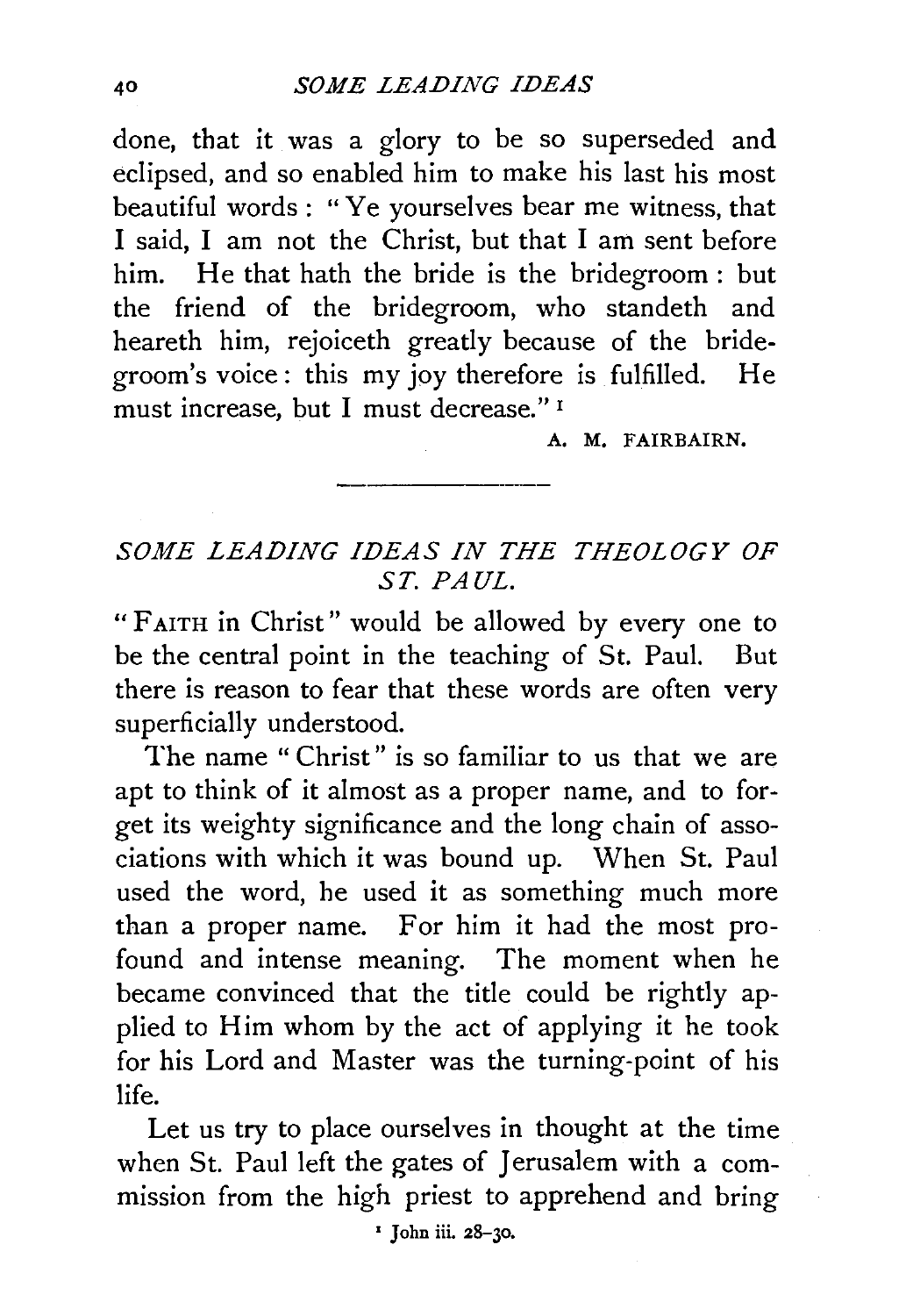back in chains all the members that he could find of that obscure and persecuted sect which was afterwards to bear the name of Christians. He was a young man, but with none of the usual carelessness and indifference of youth to serious things. On the contrary, he was fired with the most intense religious zeal. He prized to the utmost the privilege that he possessed as one of the Chosen People. He had a sincere reverence for the law in which he had been brought up. He had spent upon it the most diligent study. He had sought the best master that could be obtained. He had sat at the feet of Gamaliel, and had learnt all that. that wisest of the rabbis had to teach. Nor did he merely accept the law as his own personal rule of life. He was an ardent patriot, and shared deeply in the hopes of his nation. Like the rest of his countrymen, he felt the galling yoke of Rome, and longed for the time when Israel should rise like one man and hurl back the hated foreigner to the sea. Some vague expectation he may have had that the Great Deliverer foretold by the prophets would come in his day, and restore the people to more than their old height of greatness and power. In his youthful enthusiasm he looked forward to the time when Jerusalem should be again the city of the Great King, and all nations should flow unto it.

It was precisely this which horrified him so much in the sect that he was at that moment engaged in perse· cuting. They too professed to believe in a Messiah. Nay, they asserted that the Messiah had already appeared. But instead of leading his people to victory, instead of expelling the Roman oppressor and restoring the Davidic kingdom, He had perished igno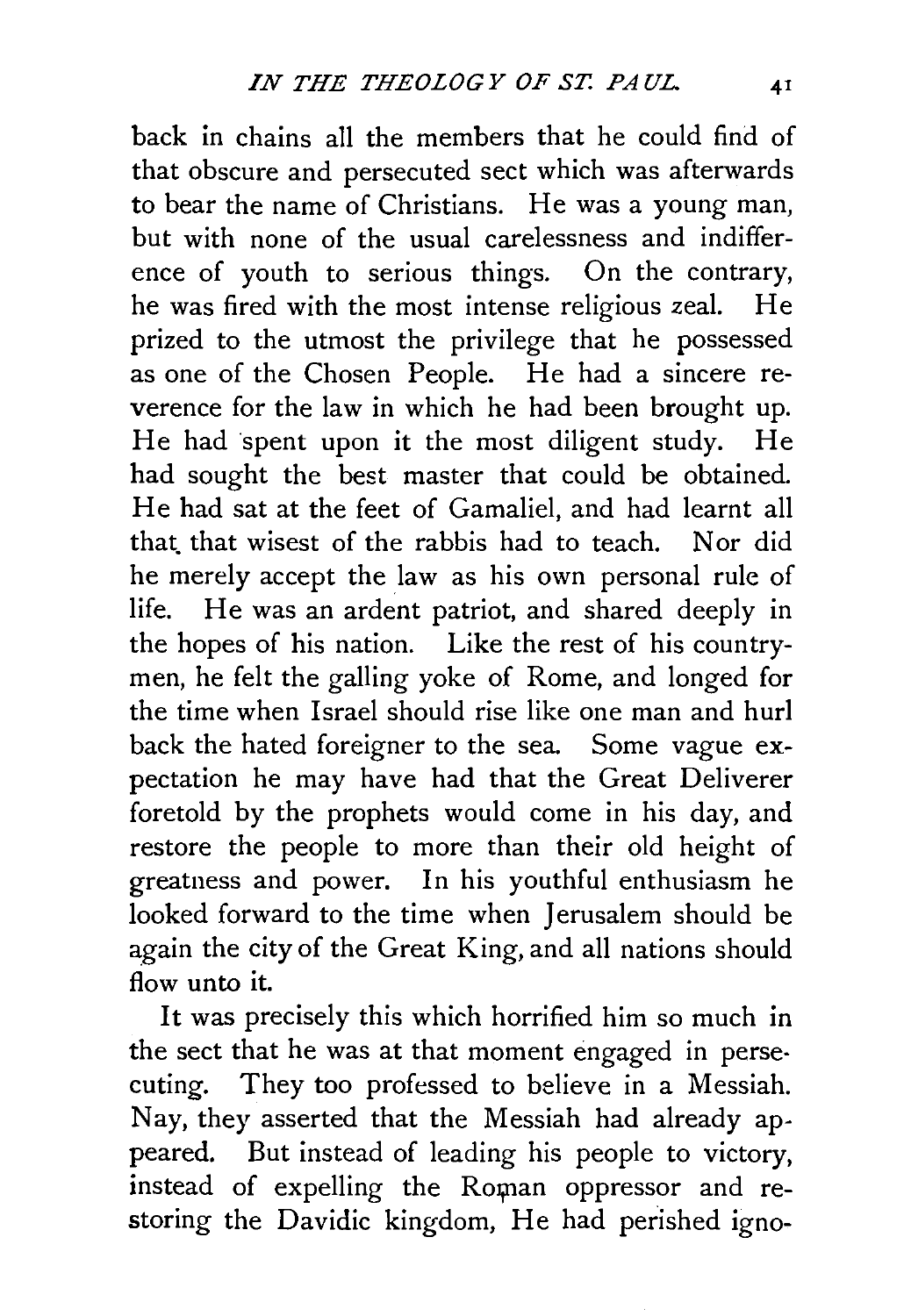miniously by the death that was usually reserved for malefactors, traitors, and slaves. The mere idea that such an one could possibly be the promised Messiah gave a shock to every principle and every prejudice that birth and education had planted in the young zealot's heart.

Still, it would have been a mistake to think that he was satisfied with his present position. There were some things that caused him serious difficulty. The law held up before him an ideal of righteousness : "The man that doeth these things shall live by them." The strict fulfilment of the commandments of the law was the only way to escape the just judgment of God. But was it possible to fulfil the Divine commands ? Could any one really keep the law-that law of which it was said that whosoever should keep the whole of it and yet offend in one point, he should be guilty of all ? St. Paul felt that he could not do this. He had tried, and tried in vain. He was conscious that, do the very best he could, he yet should not be able to put in any plea of innocence before God. Much, then, as he was attached to the law, he felt that it was, after all, a hopeless kind of service. It had not brought, and could not bring, him any real peace of mind.

There was also something disquieting in the opinions of the persecuted Christians. They, too, seemed to give men courage and constancy. No fault could be found with the holders of those humiliating tenets except the humiliating tenets themselves. And yet even in these there was one point at least that was strange and doubtful. Every one knew that the Founder of the sect had died. He had died a shameful death. But his disciples asserted a startling fact-that, after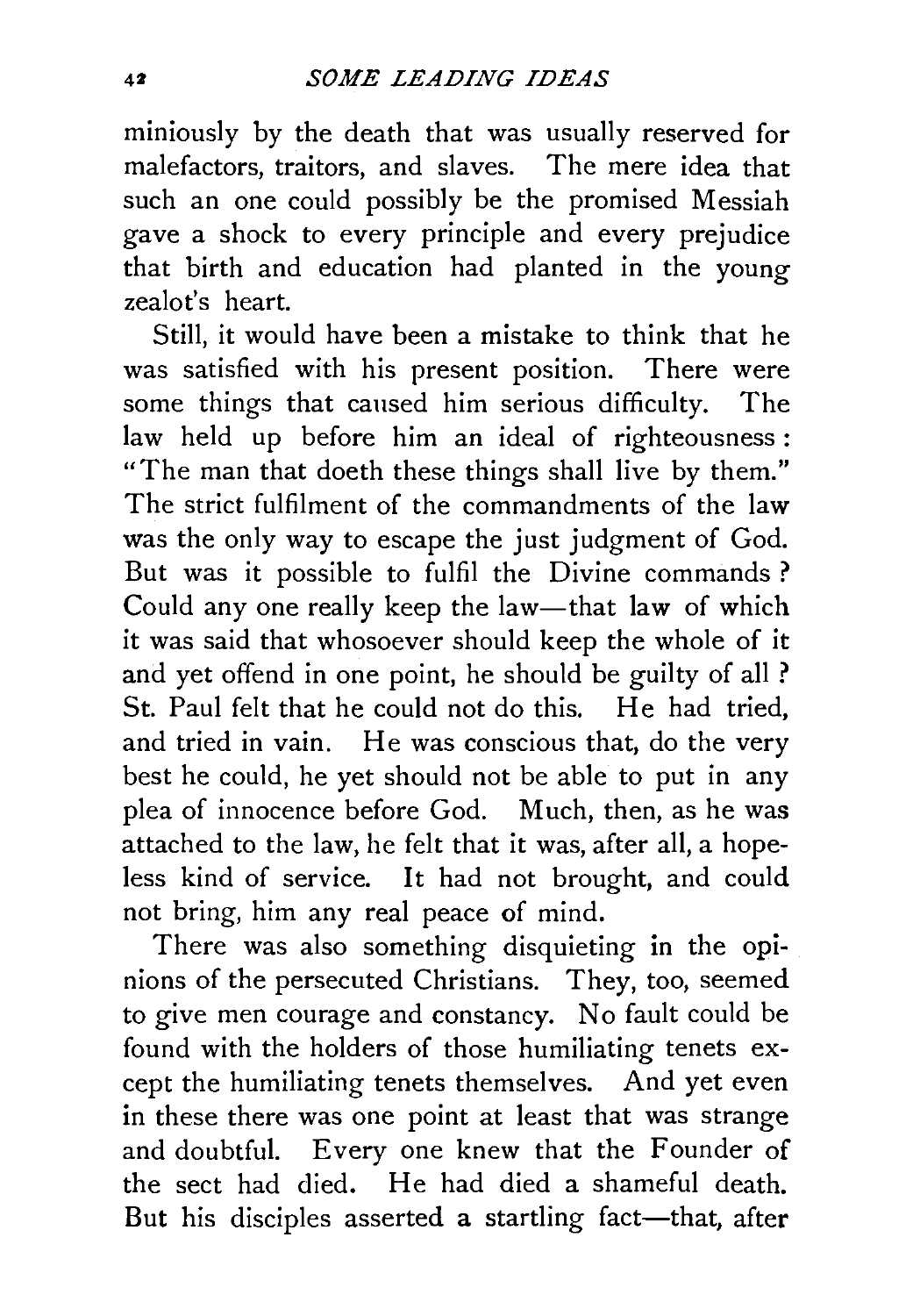He had been laid in the grave, He had risen from it. A stone had been laid at the mouth of the grave, but it had been found rolled away, and He, whom the Jews had left for dead, had afterwards appeared, not once or twice, but many times, to his disciples; and He had promised that as they had seen Him go, so also should they see Him return.

What if all this should be true? If it were true, then such a strange supernatural intervention must be enough to shew that He for whom it was wrought was indeed something more than man. In spite of the manner of his death, his disciples could not be altogether wrong when they claimed that He was the Messiah. Either the fact of the alleged resurrection was not true, or else the whole of his own ideas must undergo a change.

It was while revolving some such thoughts as these that the future Apostle drew near to Damascus. But Juddenly his course was arrested. A light flashed across his path ; and as he fell terror-stricken from his horse a voice sounded in his ear, " I am Jesus, whom thou persecutest."

It *was* true then. Jesus of Nazareth *was* risen. He *was,* after all, really the Messiah in whom all the hopes of Israel were to centre.

Naturally it was not to be expected that St. Paul should be able to reconcile to himself this tremendous discovery all at once. He must needs retire, as he himself tells us that he did, into the deserts of Arabia, and there wrestle with the throng of thick-coming thoughts which he was afterwards to weave into a coherent theological system.

The main points in that system were four. First,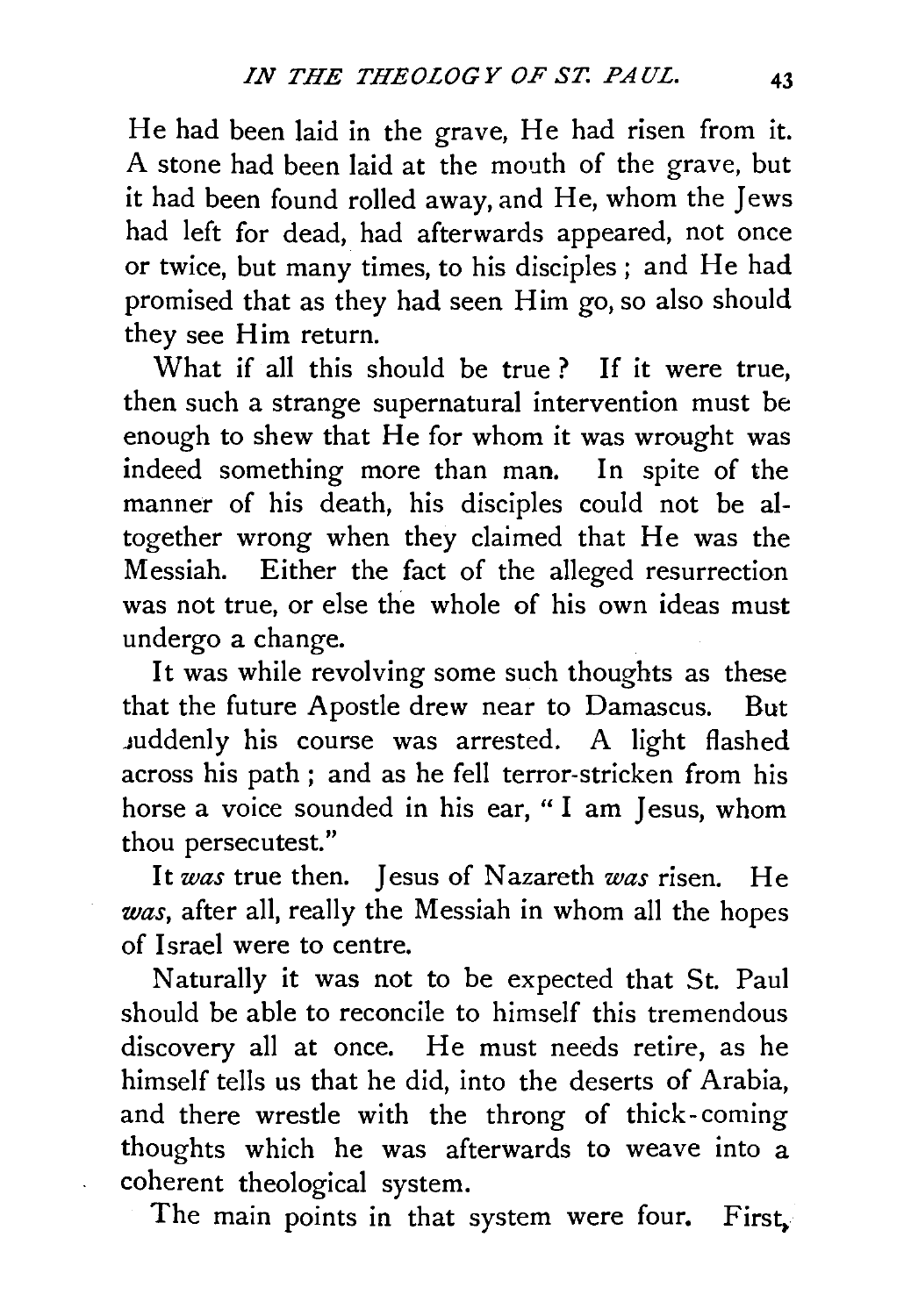Jesus was the Messiah. Secondly, the proof of his Messiahship was in the Resurrection, Thirdly, his death upon the cross could not be merely a death of shame, it must have some further and deeper significance as well. Fourthly, faith in Jesus as the Messiah must be the starting-point for the believer.

In the light of these fundamental ideas the Apostle -for now he may be called by that name-found by degrees most of his old difficulties resolved. His misgivings in regard to the law were verified. He became convinced that it was really insufficient to give salvation. It could condemn sin, and, by condemning it, increase its sinfulness; but that was all. It entirely failed to help men to attain that righteousness which its own standard required.

This, then, was the real object and significance of the Messiah's coming. Righteousness had been always recognized as the necessary condition of the Messianic reign. In this the Jewish as well as the Christian literature adhered strictly to the outline drawn in the prophetic books.

The Messiah, therefore, had come to do just what the law had failed in doing - to superinduce upon men a state of righteousness. If man had succeeded in attaining to righteousness by his own unaided efforts and in obedience simply to the law, then this righteousness would have been spontaneous. It would have been the result of his own labour. It would have been human in every sense.

But the righteousness which the Messiah brought was not derived from human efforts. Like the whole of the Messianic scheme, it proceeded directly from God. And therefore the Apostle speaks of it always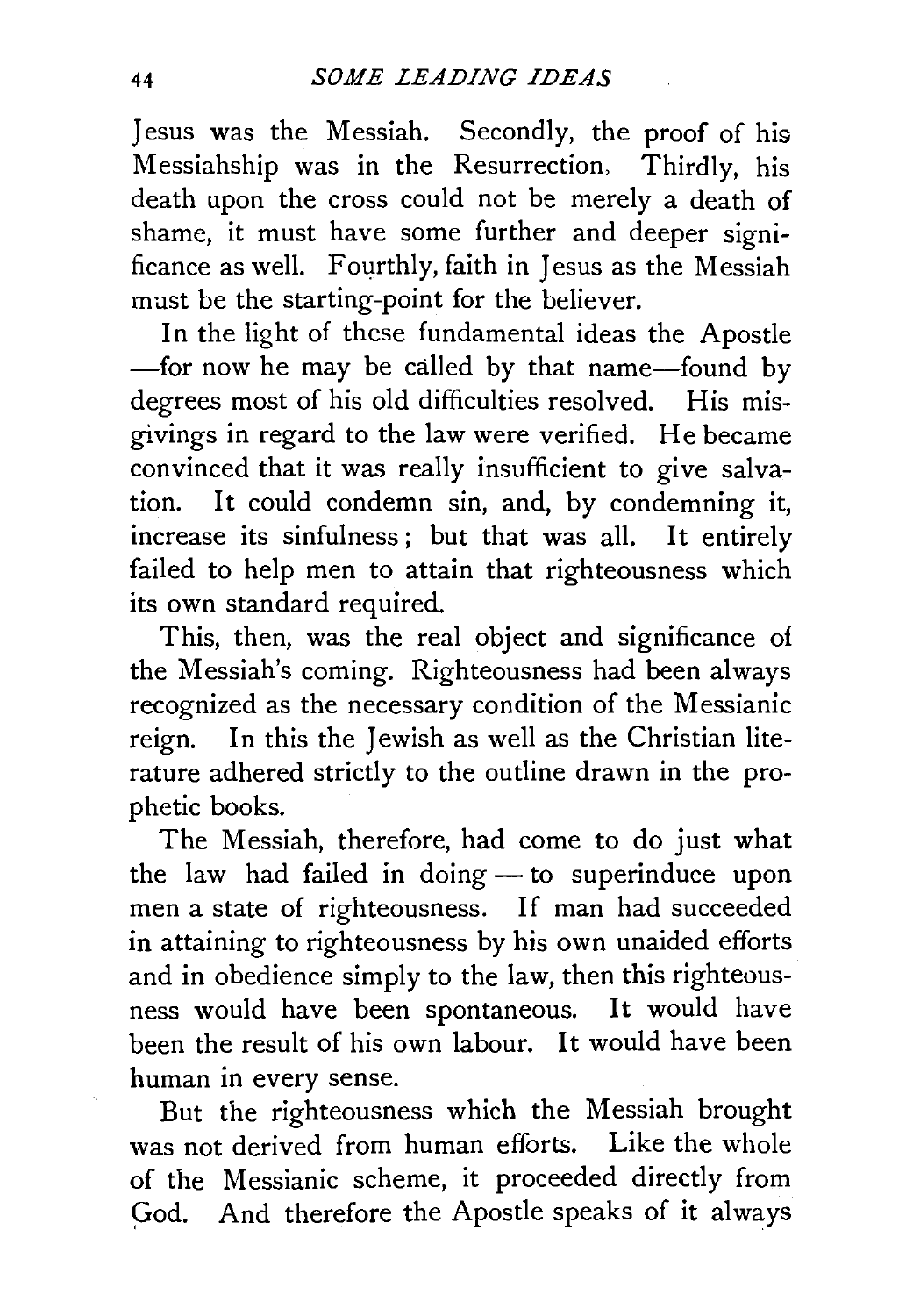as a righteousness " $of$  God" $-$ a righteousness that is, of which God is *the Author.* The gospel is a revelation of this righteousness to men.

But how is the state of righteousness brought about in them ? What was it that the gospel, or message proclaiming the Messianic kingdom, offered which the law could not offer ?

There was a twofold answer to this question. The advent of the Messiah had altered both the relation of God to man and the relation of man to God.

It had altered, first, the relation of God to man. Here the Apostle found the profound significance of that act which in his pre-Christian stage had been the great stumbling-block in his way-the death of the Messiah. It had seemed to him impossible that the Messiah should die such a death ; but now he came to see that this very death was, not only in accordance with prophecy, but was really the cardinal point in the Messianic scheme of salvation.

Under the old Jewish law the only way in which a condition of righteousness could be obtained, except by the strict literal fulfilment of the legal precepts, was by the offering of sacrifice. Particular offences might be expiated — or at least the forgiveness of God might be sought for them-by particular offerings. As the Jewish history had gone on the doctrine of sacrifice had been deepened. The prophets had taught that the mere act of sacrifice was unavailing without sincere repentance and contrition on the part of the worshipper. Still the offering of sacrifice continued to be enjoined, and the two ideas of sacrifice and of expiation were bound up together.

Was it not possible, then, to regard the death of the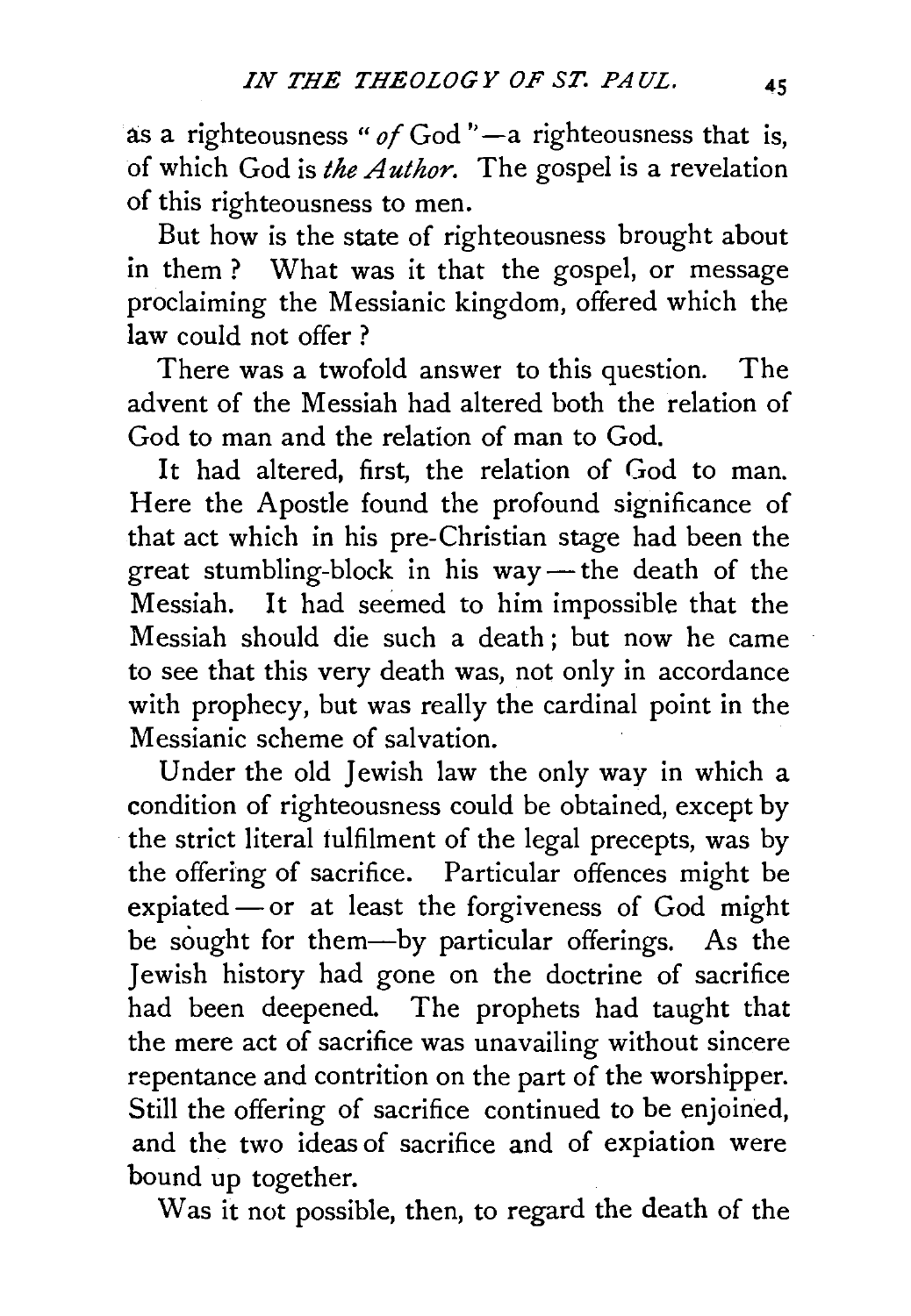Messiah as one great act of sacrifice, and one great expiation ? Was there not something permanent-was there not some dimly foreshadowed meaning in this rite of sacrifice, which was not confined to the Chosen People, but diffused, as it were, by some divine instinct over the whole of the ancient world ? Yes, we may suppose the Apostle arguing, there *was* something permanent in it ; it *had* a most profound meaning. The death of Christ, the Messiah, was an expiation of sins. He *was* the Paschal Lamb whose sacrifice made the destroying angel turn away his sword. His death *did*  act as a propitiation (*lλαστήριον*), in view of which God became more ready to pardon sin, and admit to the condition of righteousness which the Messianic reign implied.

Let me for a moment ask for a suspense of the judgment and criticism which this statement may seem to provoke, and go on further with our exposition.

The death of Christ operated a change objectively on the relations of God to man. But how was that change to become subjective? How was it to be answered by a change in the relation of man to God ? The Messiah had died, but how did this affect the members of the Messiah's kingdom? The means by which it was brought home to them was that act of the mind by which the believer at first claimed and obtained his membership in that kingdom  $-$  the act of faith. Faith is the bond of allegiance which unites the Messiah to his people. It is something like the old feudal loyalty transferred into the spiritual sphere. It is the readiness to spend and be spent-an intense, enthusiastic, self- annihilating devotion. It began, of course, in the first disciples, with the intellectual con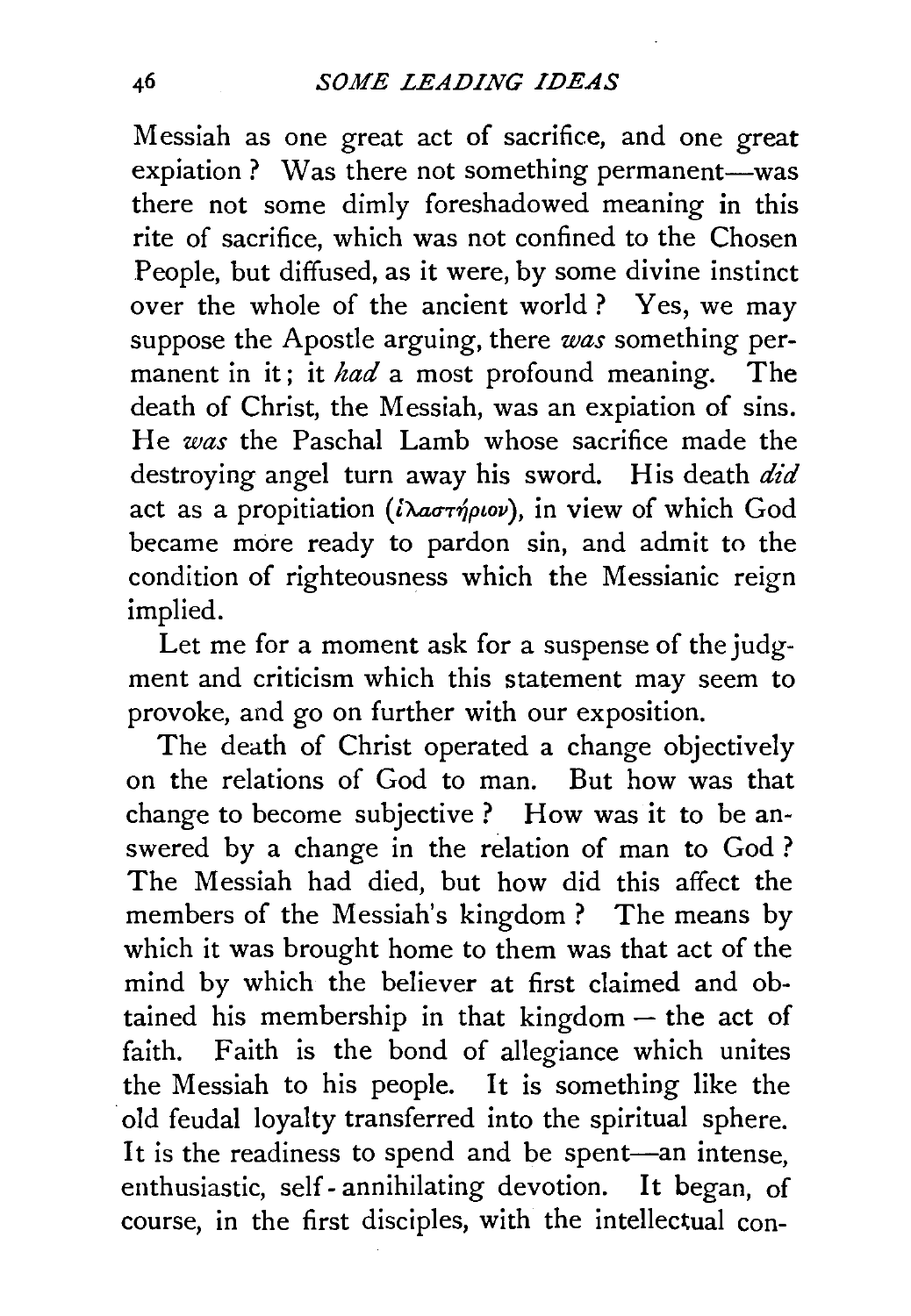viction of the true Messiahship of Jesus. But this first intellectual step gave way to an inrush of moral emotion. Every feeling that could possibly be felt by the members of a perfect ideal kingdom for the perfect ideal King did but grow out of this. Love, veneration, implicit trust and firm fidelity, passive obedience and active energetic service, all these had their root in faith.

Faith is thus the key which unlocks the door of the Messianic kingdom, and which therefore admits the believer at once into a sphere of forgiveness and reconciliation with God. The true member of the Messianic kingdom is righteous by the very fact of his membership. He does not need to work out painfully a righteousness of his own, but a righteousness is made for him. It is the gift of God through Christ. As Christ by his death removed the weight of the Divine anger and determined the character of his own kingdom as one upon which God could look propitiously, without any shadow of displeasure, but with the full and free outpouring of his grace and favour, so now the believer by obtaining a share in that kingdom obtains a share in its blessings-no longer stands under sentence of condemnation, but enters upon that state of tranquillity and peace which the favour of God brings with it in its train.

The vain and fruitless efforts which were made under the law thus received their accomplishment, but in another way. By the way of legal obedience it was found impossible to attain *to* righteousness. But by the way of faith-by the loyal adhesion to Jesus as the Messiah-the believer at once entered into a state of things in which he was accounted righteous before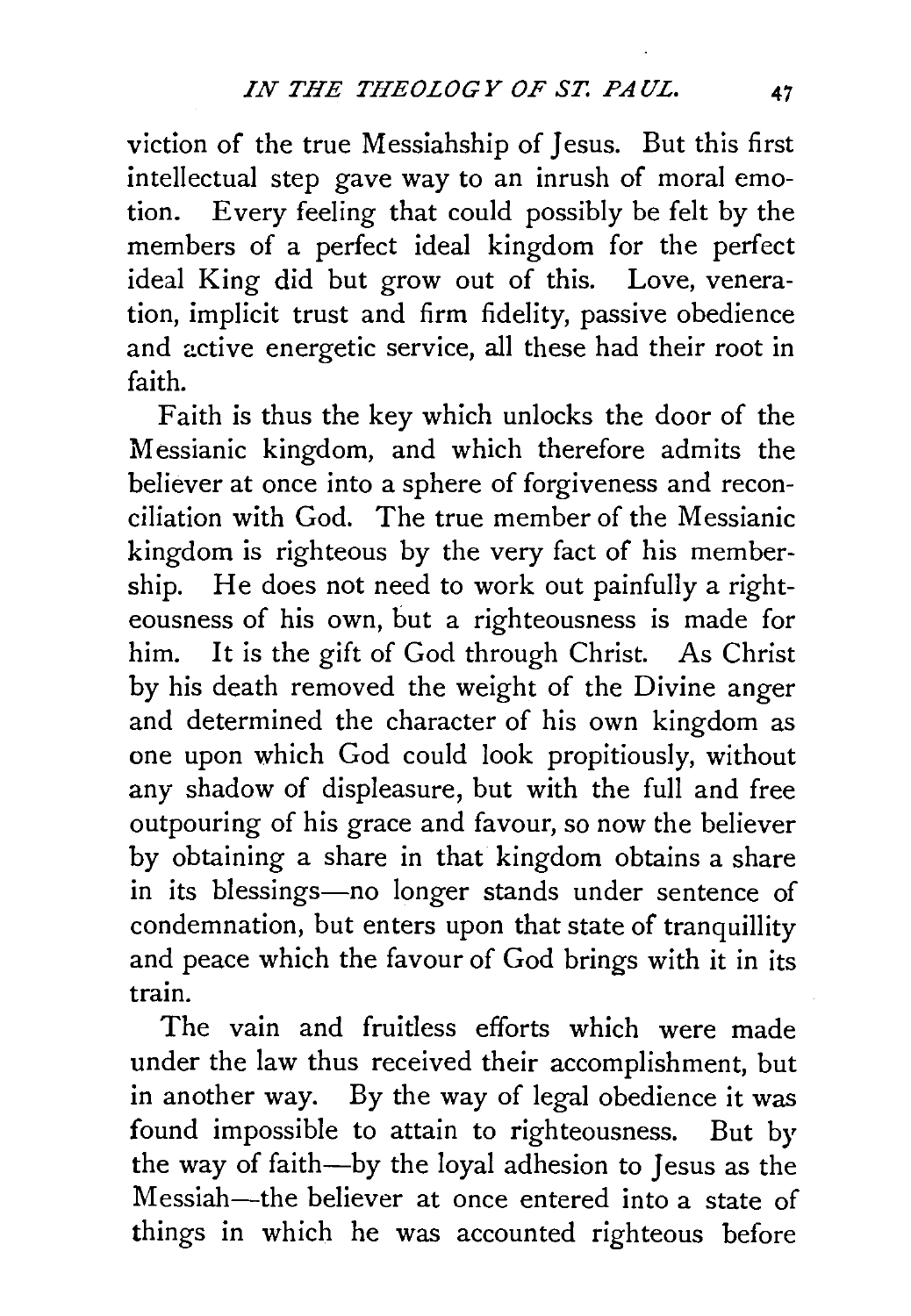God. His faith was *imputed to him for righteousness.*  The standard by which he was judged was no longer the extent of his legal obedience, which must be at the best imperfect, but rather the degree and strength of his devotion to Christ, as in itself the surest guarantee for righteous action of which human nature is capable.

For the righteousness which comes by faith is no merely legal fiction. Faith, or the devotion of the soul to Christ, is not in itself righteousness, but it is the strongest motive and impulse to righteousness that could possibly be found. It is at least a proof, even in its earliest stages, that he who has it is in the right way, that he is not deceived by any blind self-confidence, but that he has allied to himself the strongest moral force that has ever been devised.

And what makes this force still more efficacious, is that it is capable of almost unlimited development. Here is opened out to us another side of the Apostle's teaching. Faith is of the nature of an attachment. Love enters into it very largely, but love includes the desire to become like that which is loved. When mingled, as it must be in the Christian, with reverent admiration, it involves a tender submissive approach, such as that of the woman who said within herself, " If I may but touch the hem of his garment I shall be whole." Such is the faith-the loving faith-of the Christian. It draws near, if it may touch the hem of Christ's garment As time goes on it grows more and more in closeness and intimacy ; it becomes such that St. Paul describes it by a stronger name still : he calls it a union or fellowship with Christ.

Strictly speaking, the use of the words, " union," "oneness," is a metaphor. The limits of personality are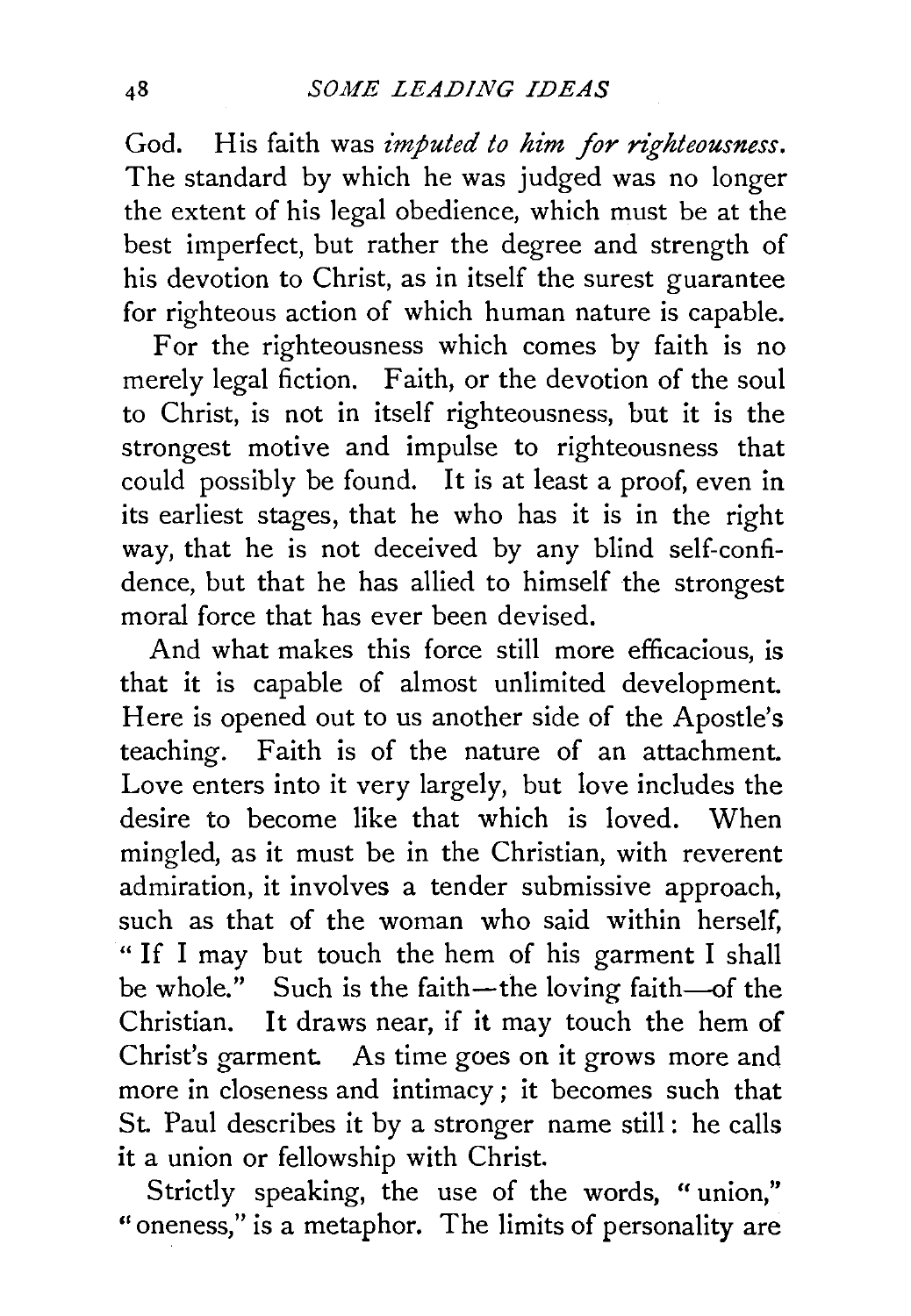rigidly defined. They are the most fundamental part of consciousness, and no impressions from without, however close and penetrating, can really infringe upon them. Still there is but little of hyperbole in the Apostle's language. It would hardly seem as if any other words could adequately express his meaning, which is that of the closest possible influence that spirit can exercise upon spirit. The Christian and his Lord are one. Even the less advanced Christian is potentially what the advanced and experienced Christian is more or less actually.

This oneness, then, of the Christian with Christ, becomes the base of a new series of ideas. The Christian " lives and moves and has his being" in Christ. The Spirit of Christ dwells in the Christian, animates his actions, encourages his hopes, ratifies his consciousness of reconciliation with God, joins in his prayers.

The influence of the Spirit of Christ upon the soul becomes a new principle side by side with the human personality. It is the guarantee of all true life-ethical, spiritual, and even physical. For through his relation to Christ the Christian is carried out of the sphere of the perishable, and is made one with that which is immortal and eternal. The seeds of evil and corruption are implanted in the body. It is the impulses of the body which give rise to sin. When, therefore, the Christian has got free from these, as he has through union with Christ, he is separated from that by virtue of which he was a prey to death; he is brought into contact with that which is both itself ever-living and the true source of life. " If Christ be in you, the body is dead because of sin ; but the Spirit is life because of righteousness. But if the Spirit of him that raised up

VOL. VIII. 4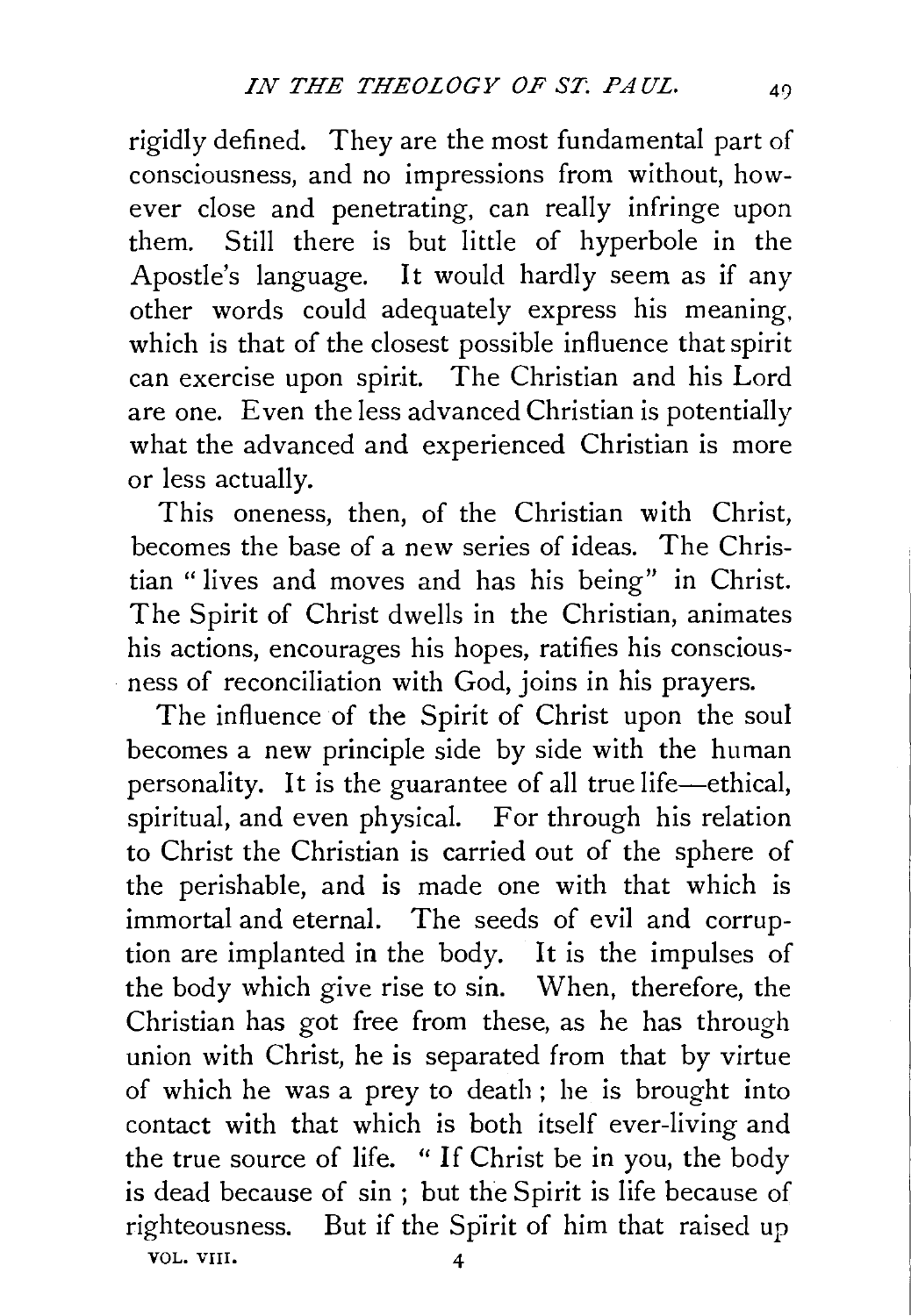Jesus from the dead dwell in you, he that raised up Jesus from the dead shall also quicken your mortal bodies by his Spirit that dwelleth in you." The three ideas of moral life-the essence of which is righteousness : of spiritual life-the essence of which is communion with Christ and God; of physical life-the life of the body-which is the result of these other two-are inextricably mixed and blended in the thought of St. Paul. He treats them all at once, as if each implied the other, and as if they had all one common origin, though at the same time he distributes his language somewhat according to its particular appropriateness to the subject of which he happens to be treating. The faith and love of the Christian rise to union with Christ. That union touches every part of the Christian's career, just as it touches every part of the saving work of Christ. The two stand over against and correspond to each other. In the strength of his faith and love for Christ the Christian is gradually enabled to suppress the solicitations of sense, so that they cease to annoy him. That is to die, or be crucified with Christ, to mortify the members that are in the flesh. In the strength of his faith and love for Christ the Christian comes to set his affections on things above; that is, to rise with Christ. And this present resurrection with Christ is the earnest of a future resurrection in which the body also will share.

In this way St. Paul makes provision for the whole of the Christian's career. The initial part of the process is what is commonly called justification. The continuation and completion of it is what is commonly called sanctification.

The great step in the first is the admission of the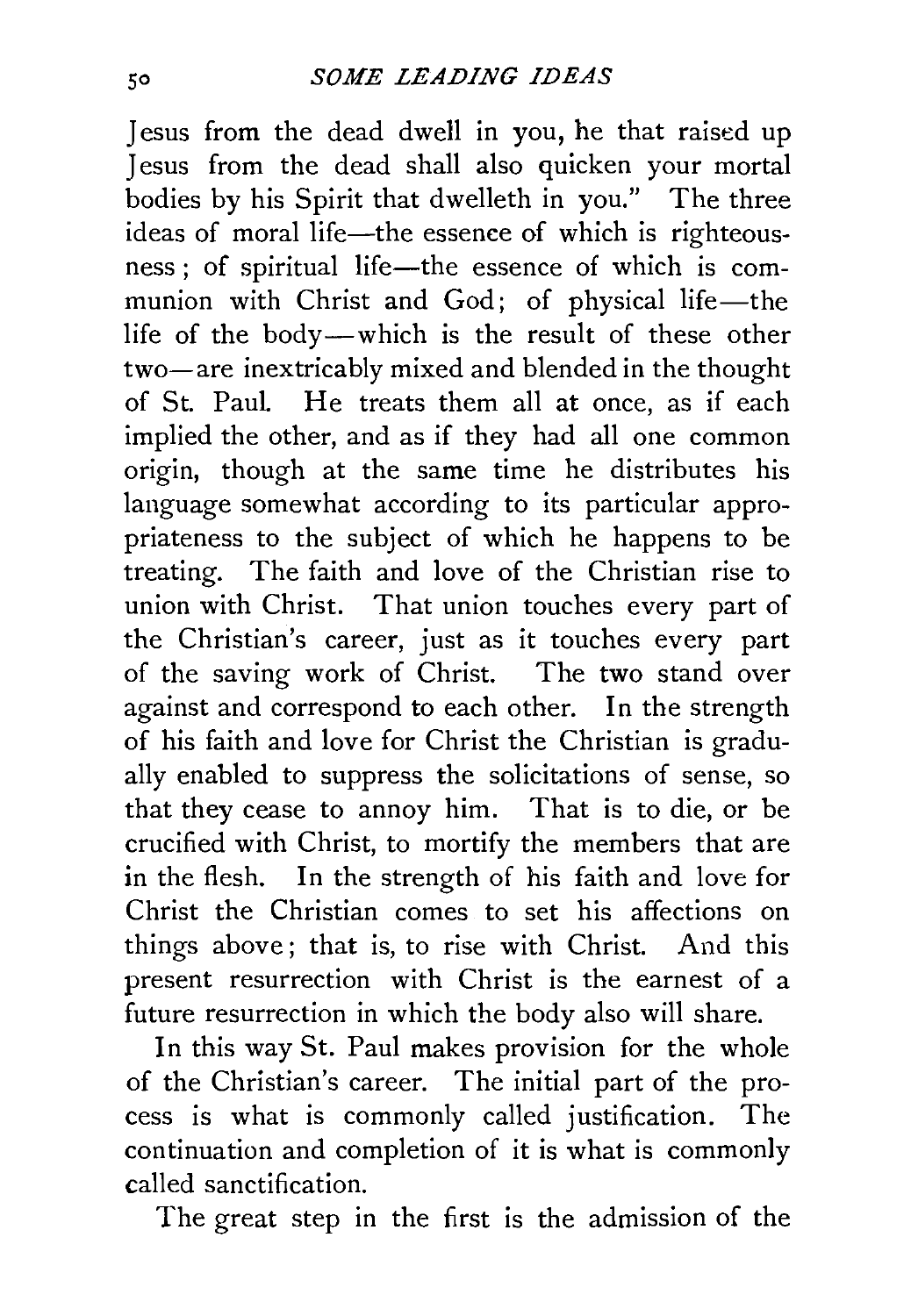Christian into the Messianic kingdom, and his consequent introduction into a state of things the essential character of which is righteousness and peace, instead of guilt and punishment. The great step in the second is the mystical union orcommunion with Christ, through which the purifying and vivifying influences of the Spirit of Christ Himself are communicated to the believer.

The connecting link between the two halves of the process is faith. It is faith by virtue of which the Christian is admitted into the Messianic kingdom, and becomes partaker of its immunities. Faith in the Messiah is the necessary condition of acceptance by the Messiah; and direct acceptance by the Messiah alone can exempt from the dominion and obligation of the law.

But, on the other hand, it is this very same faculty, faith, the ardent and sincere devotion to the Head of the Messianic kingdom, which, by the relation of intimacy that it establishes between the subject and the King, opens out to that subject the fulness of the Messianic blessings. Faith in Christ is the root, of which the life in Christ is the perfected blossom and flower : it is the same feeling and faculty in another and more developed form.

It will be observed, too, that the Christian sacraments have each their place in connection with these two great divisions of the process of salvation. Baptism marks the commencement of the Christian's career, the step by which he is admitted into the kingdom of the Messiah. It is under the New Covenant what circumcision was under the Old, the *seal* of the righteousness which is by faith, the formal act and deed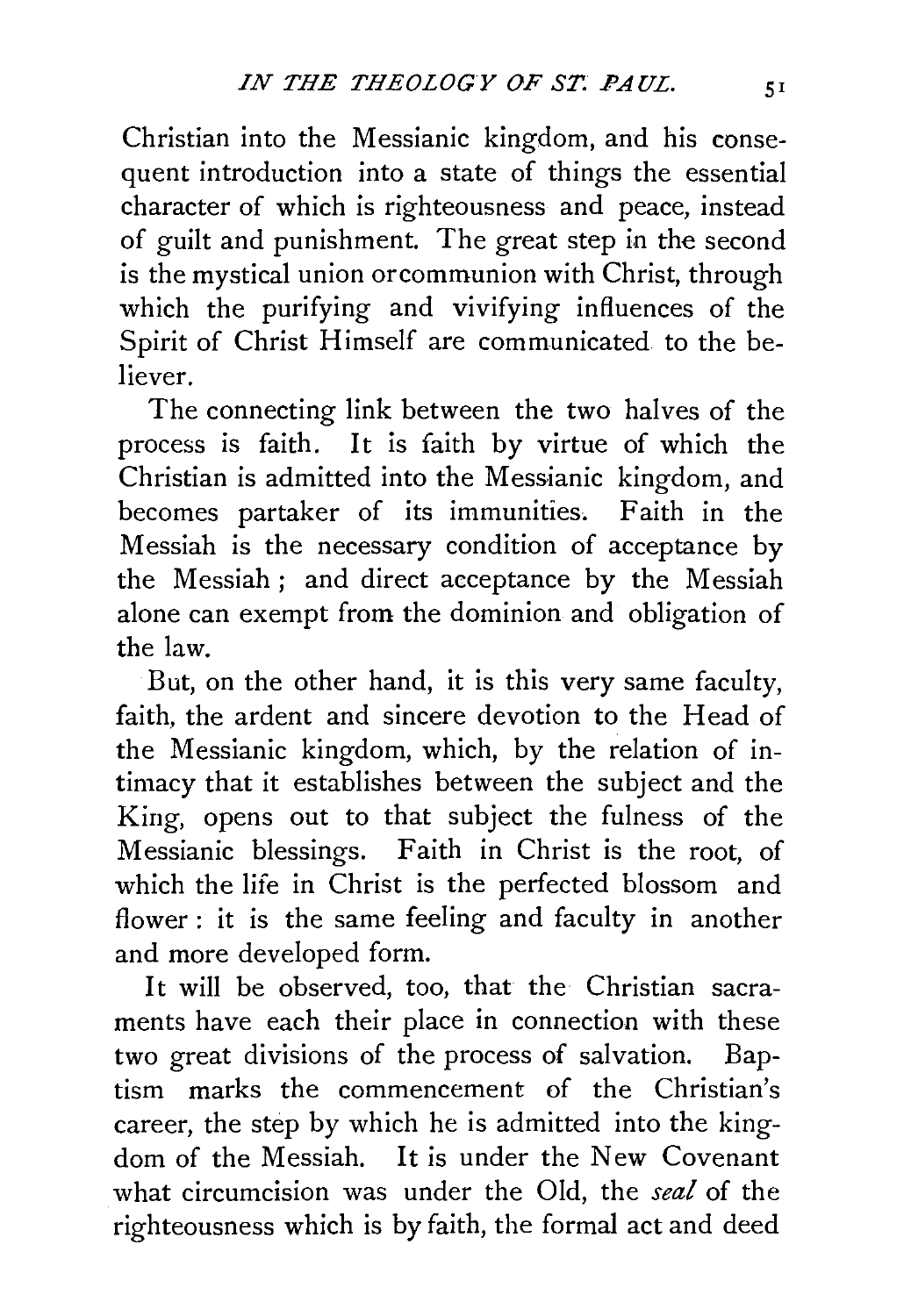of ratification by which the Messianic or Christian privileges are secured to the believer, by which the state of righteousness is thrown open to him, and the state of sin with its load of past offences, typically and symbolically, washed away.

The Holy Communion bears the same relation to the renewal of the Christian's life through union with Christ. It is itself a typical and symbolical expression of that union ; and. like all solemn and serious expression, it helps to strengthen the feelings which it expresses. Union with Christ is a spiritual thing, the closest influence of spirit upon spirit, that has its root in faith, and is itself a development of faith. And the rite by which this union is celebrated is an embodiment in material form of an act which is purely spiritual. It begins and ends in faith. Faith is the one great factor running through it all.

Men, as individuals, come and go ; but the kingdom of heaven endures. It has a life beyond that of the individual, and its development is more continuous and unbroken. The establishment of the Messiah's kingdom upon earth is as yet incipient and imperfect. Nature and man alike are progressing towards a far more glorious consummation. At present, the whole creation groaneth and travaileth in pain. The Messiah has come to it, but has been removed from it ; and when He comes to it again, the whole inferior creation, animate and inanimate, will join in the glory of his appearing. The members of the Messianic kingdom, who, by virtue of their relation to the Messiah, are in a special sense *sons* of God, will enter upon the full privileges of their adoption: Their very mortal bodies will be transfigured, and the Messiah will be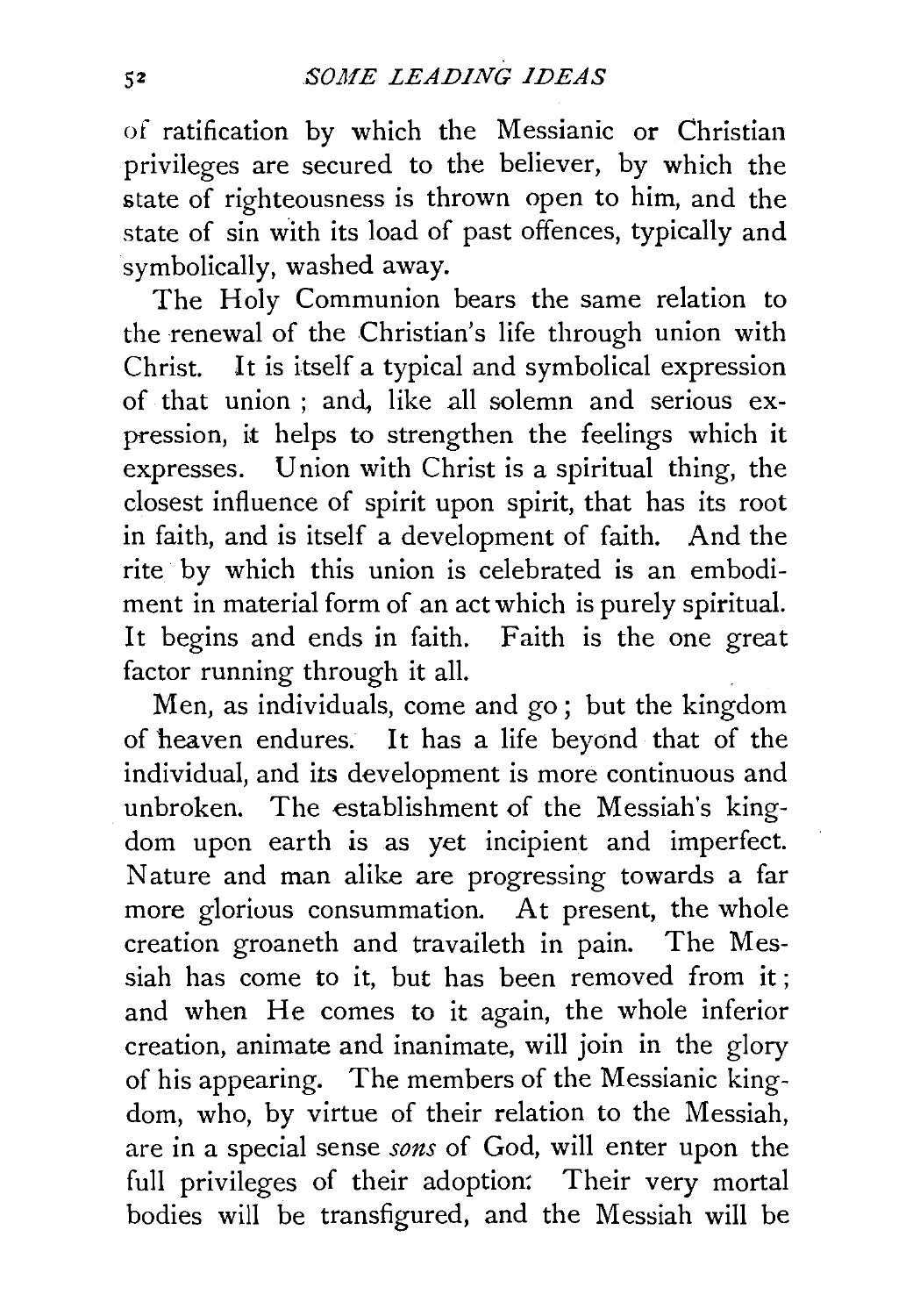among them as the first-born amongst many brethren. There can be no doubt that St. Paul expected the second coming of the Lord to take place speedily, in his own generation, if not in his own lifetime. The two parts of the Messiah's coming were to him the necessary complement of each other. The second appearing in glory was only the fitting counterpart and compensation for the first appearing in humiliation. The Jews were not prepared for the humiliating side of the Messiah's appearance. They looked only for the glorious side. And though the Apostle was fully reconciled to the first, he did not lose his hold upon the second. They were only separated in his mind by the teaching of experience. He, like the rest of the apostles, bore out the saying of their Lord, that the true day and hour of his appearing should not be known.

With this eschatology, or doctrine respecting the last things, the circle of the Apostle's teaching is closed. An attempt has been made, as far as possible, to see it with the eyes of the Apostle himself, to follow the train of thought by which it was arrived at, and to see the relation of the different parts of his system to each other in his own mind. The question will perhaps naturally be asked whether too much prominence is not thus given to the particular form of the Jewish Messianic expectations - a form which, though containing in itself a large permanent element, was not itself permanent, but was rather the transitory historical clothing of an idea to which we are accustomed to give a different expression.

However this may be, there can be no doubt that the Messianic idea, as it was current among the Jews,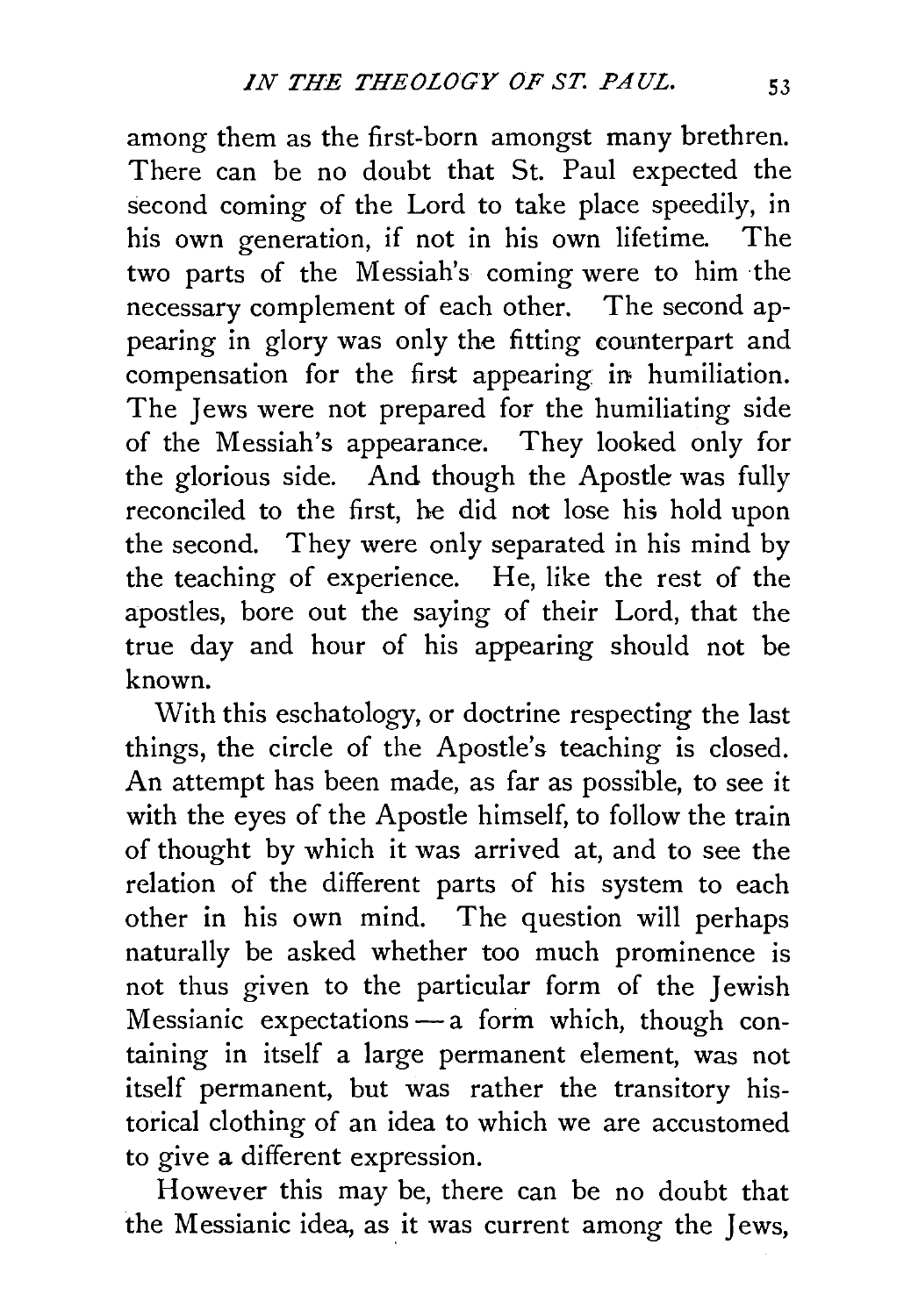held a large place in the mind of St. Paul. The ideas that he had imbibed .before his conversion remained with him after it, and Jewish became the parent of Christian theology.

But, apart from this, there is reason to think that, if the lineage and relations of the leading terms in this theology had been more considered, it would have saved many mistakes and much superficial and inadequate reasoning.

For instance, does it not tend greatly to deepen our conception of justification by faith and the doctrine of imputed righteousness when we see it in its place in the Apostle's system? Objection has been made to this very doctrine. The idea of imputation has been denounced as immoral. Righteousness, it is said, cannot be imputed. A man is righteous, or he is not righteous. He cannot be considered or accounted righteous unless he is so really.

If such were the stern alternative, what would become of the human race? It is indeed quite true that, when it is stated in a dry scholastic form, the doctrine of imputed righteousness is open to objection. But how far removed is the theology of St. Paul from a dry and lifeless scholasticism ! On the contrary, it is instinct with the most burning enthusiastic life. The faith by virtue of which righteousness is imputed is no hard intellectual abstraction. It is a personal devotion to .a personal Messiah, in which .all the seeds of the finest and highest Christian morality lie enshrined. It was never intended that such faith should be a substitute for virtuous conduct. Its purpose was much rather to substitute a living and real virtue for one that was merely cold and mechanical-the virtue of the saint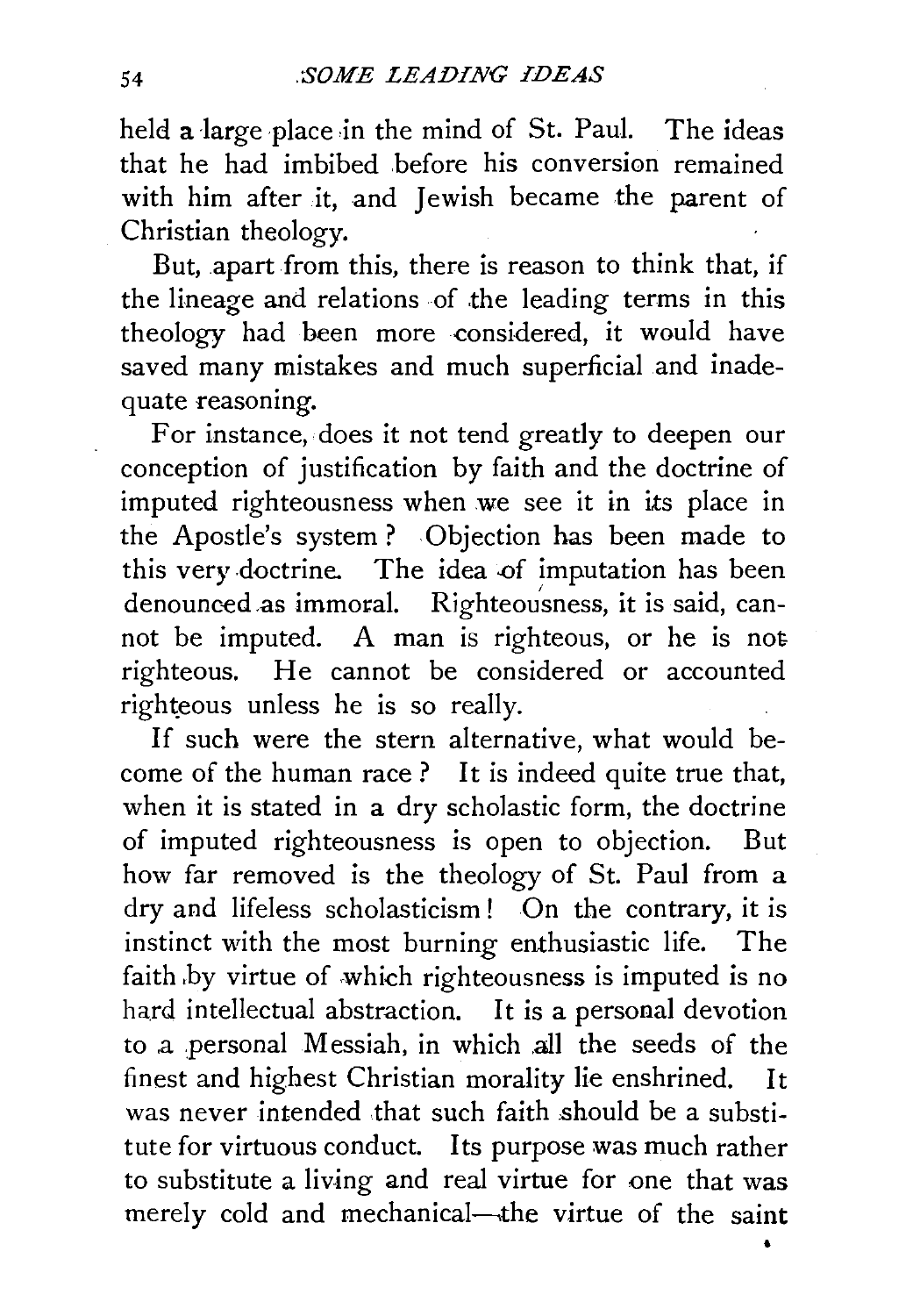for the virtue of the Pharisee. And if, when all is done, there is still need for imputed righteousness, what is this but the necessary condition of human frailty ? What man among us could hope to stand in his own self guiltless before God ? The doctrine that deifies humanity, and that talks much of human perfectibility, is one of the very shallowest that ever was invented. If man is to approach nearer to perfection, it is not by a self-complacent survey of his own achievements, but by seeing and lamenting his sinfulness, and by serious efforts to amend.

Nor can that other step be regarded as unreasonable. If God *is* willing to pardon the offences and shortcoming of men-to treat as righteous those who are not in themselves really righteous--is it not to be expected that this favour should be extended specially to those who have entered with ardour into the service of his Son? That ardour is in itself the surest guarantee that they will do the best that in them lies. And so far from the relation of the believer to his Lord being taken *in lieu of* a holy life, it is treated by St. Paul as the constant motive to it, the ever present spur and stimulus which will not let the Christian forget who he is and to what he is called.

Thus one of the two main difficulties in the Pauline theology would seem to be sufficiently answered. The other has been hinted at but not as yet discussed, the doctrine of the vicarious atonement. Yet does not this too receive a light from the consideration of its historical antecedents and the ideas to which it is related? There can be little doubt that St. Paul does regard the death of Christ as sacrificial, and sacrificial in the sense of being expiatory or at least propitiatory. It had not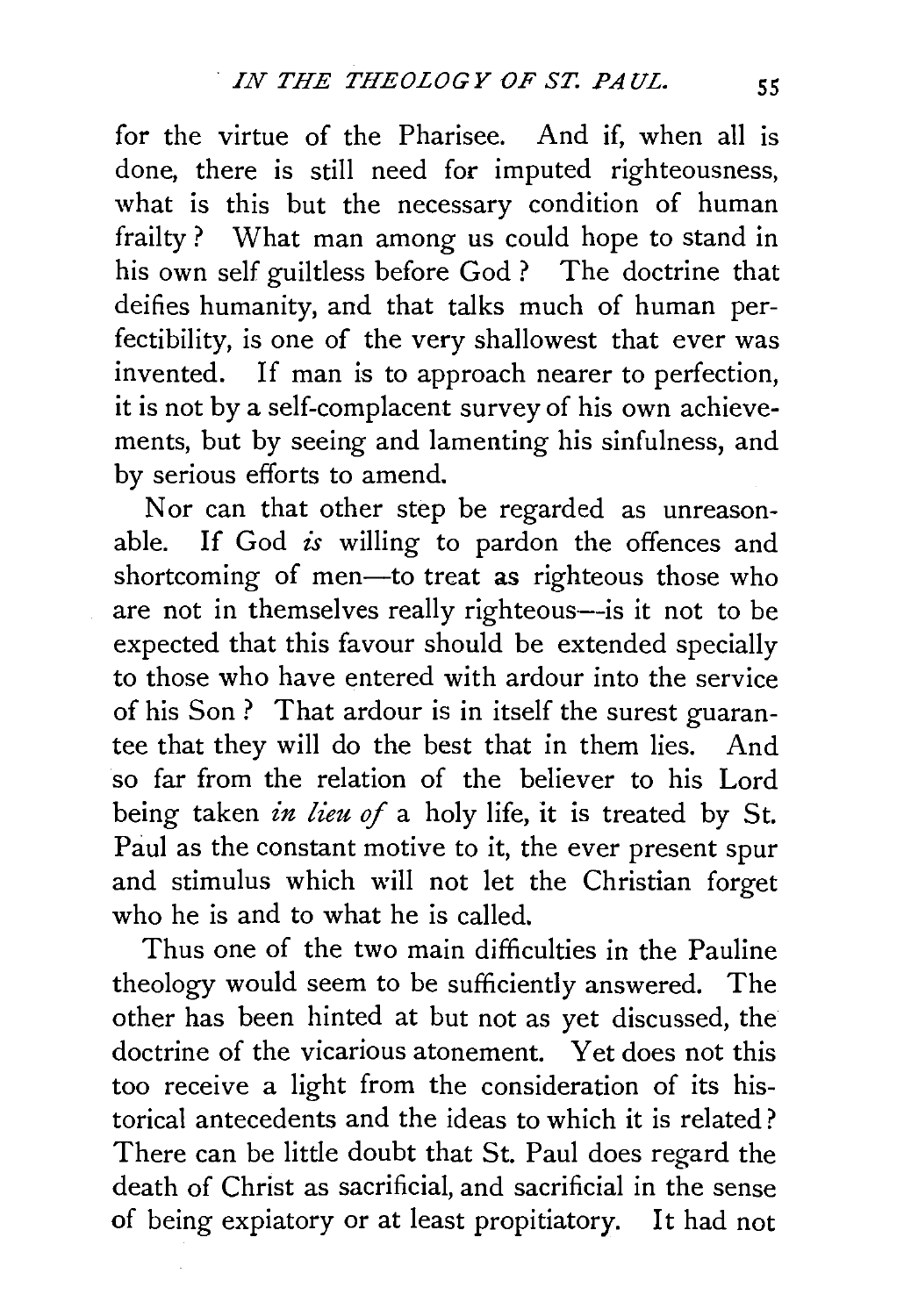merely the effect of awakening human affection by a transcendent act of love and sufferings voluntarily endured, but it also had a determining influence upon the Divine Will. It did in some way serve to render God propitious towards man. This side of it is not to be ignored or explained away. But two things are to be borne in mind. First, that the sacrifice of Christ upon the cross does not stand alone. It is not an isolated act, but is rather the culminating act in a long series. The idea of sacrifice is almost as old as the human race. It goes back beyond the existence of written records, and is diffused over nations of the most diverse origin. Wide-spread and deeply-rooted ideas like this are not to be despised. There is something more in them than appears upon the surface. They are part of the vast Divine plan which is unfolded by little and little in the government of the world. One advantage of the theory of evolution as applied to the history of religions is that it brings out this profound unity in the whole Godappointed system of things. It takes perhaps ages to reveal the true final cause or goal of a prolonged series of events; but in the end that goal is revealed, and then at once the antecedent steps that led up to it are illuminated as they had never been before.

Secondly, it must be remembered that we look at these things not from above but from below. We see only the under side of them. We speak, as St. Paul spoke, of a "sacrifice propitiatory" to God. But what do we know of the why, or the how, of these tremendous ideas ? If there is any field where shallow and flippant curiosity is out of place, it is here. What are we, that we should undertake to define the relations that exist within the incomprehensible sphere of the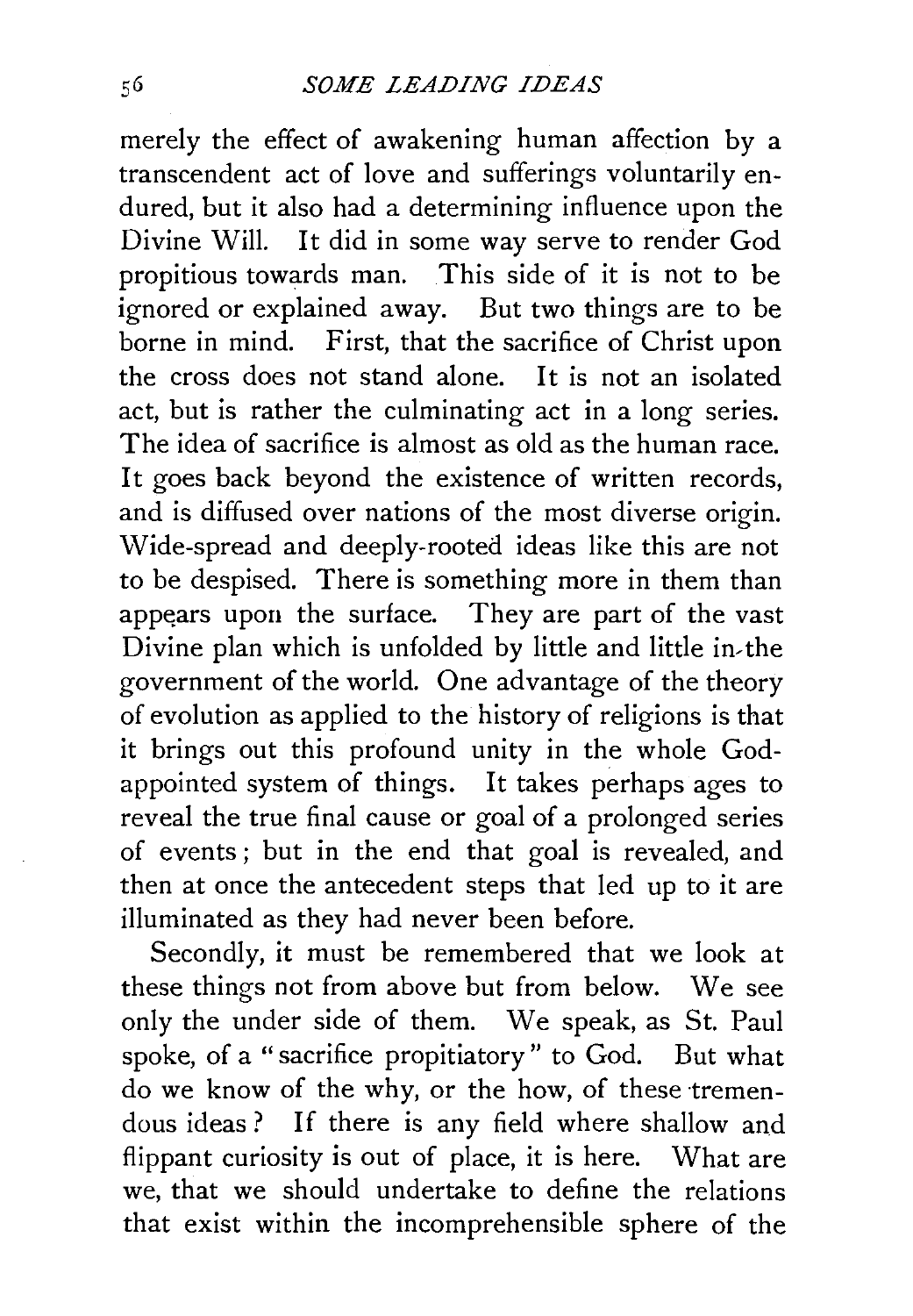Godhead ? Our language is anthropomorphic. We use human metaphors to express ideas which we feel far transcend them. Such language must be inadequate and mixed to a certain extent with error. There are certain things which are partly before and partly behind the veil. We must take what we see, and leave what is unseen.

The root idea of the redeeming death of Christ is one that must not at any price be let slip. It is one of the great factors in the religious life. The obvious difficulties connected with it have led some amiable and good men to try to explain it away. But this cannot be done without serious detriment to religion. Explain away the redeeming death of Christ, and the work of salvation becomes a subjective process. It is wrought out by the man himself. It begins, and ends, with him. He, and not Christ, is the centre of the Christian scheme. Salvation is a matter of human effort, and no longer the free gift of God. On the other hand, *For us and not by us* is the watchword of St. Paul. *For us and not by us* is the key to a truly chastened and humble Christian temper.

Just as I am, without one plea, But that thy blood was shed for me.

There is the true motive power of Christianity. History would prove it if theology did not, for the consciousness of it has been strongest in the greatest and most creative religious minds.

It is this which constitutes the strength of the theology of St. Paul. He has cast the anchor of his faith outside himself. He himself will boast of nothing. He himself can do nothing, but he can do all things through Christ that strengtheneth him. Thus the great paradox